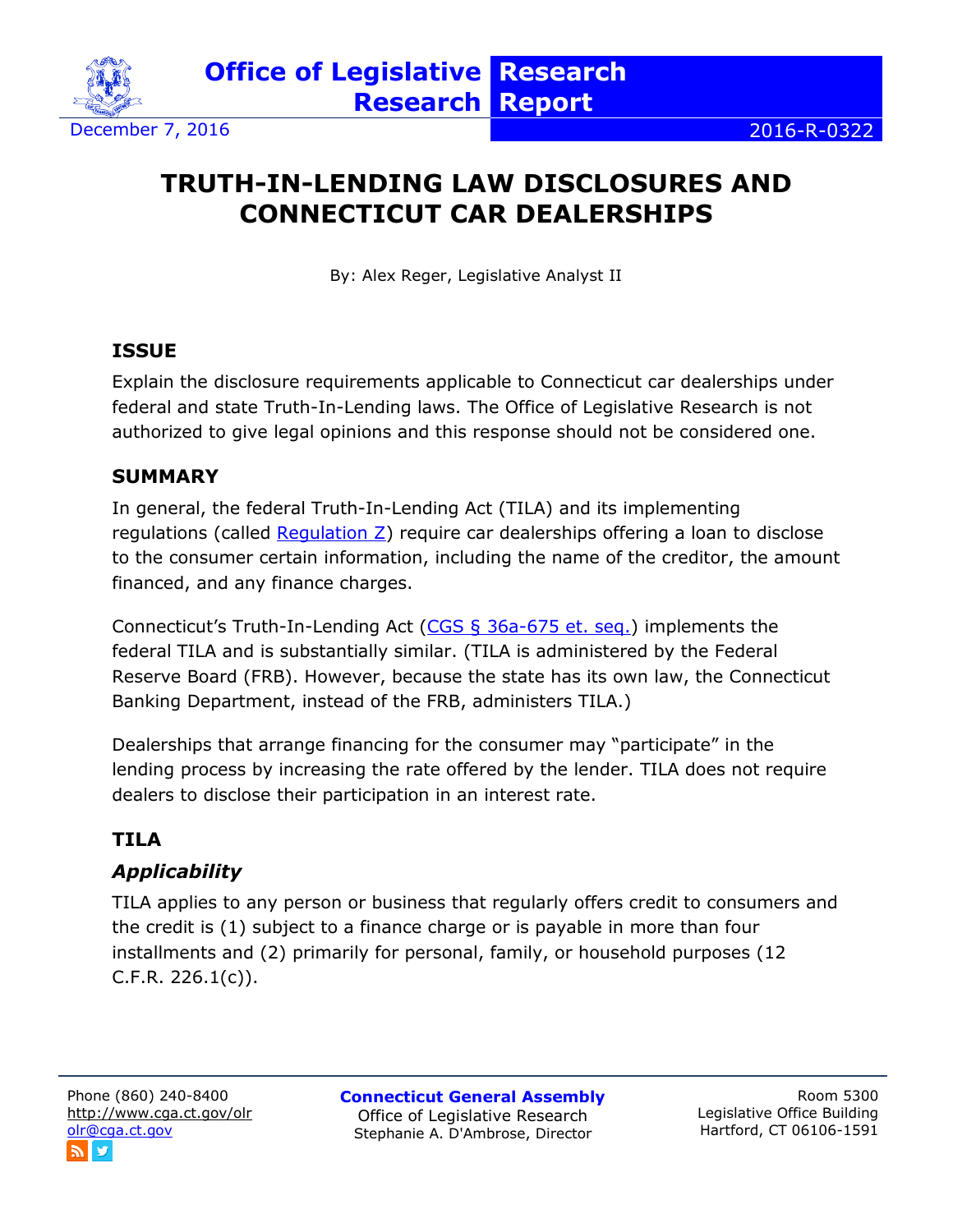### *Disclosures*

TILA requires a creditor of closed-end credit (i.e., a loan in which the full amount is dispersed at once and which must be paid back at regular intervals) to clearly and conspicuously disclose to the consumer, the

- 1. identity of the creditor;
- 2. amount financed;
- 3. itemization of the amount financed;
- 4. finance charge, if any;
- 5. annual percentage rate (APR);
- 6. variable rate, if any;
- 7. payment schedule;
- 8. payment total;
- 9. demand feature, if any;
- 10. total sales price;
- 11. prepayments; and
- 12. late payment charges [\(12 C.F.R. § 226.18\)](https://www.gpo.gov/fdsys/granule/CFR-2011-title12-vol3/CFR-2011-title12-vol3-sec226-18).

The disclosures must also contain information about security interests created by the loan, if any; insurance and debt cancellation charges; contract reference information; and any deposits the borrower may be required to maintain  $(12 \text{ C.F.R.})$ [§ 226.18\)](https://www.gpo.gov/fdsys/granule/CFR-2011-title12-vol3/CFR-2011-title12-vol3-sec226-18).

For many of these terms, including APR, amount financed, and finance charge, the disclosure must include a brief description (e.g., "the cost of credit as a yearly rate").

### *Buy Rates vs. Contract Rates in Dealer-Arranged Financing*

[Dealer-arranged financing](http://www.consumerfinance.gov/askcfpb/759/what-difference-between-dealer-arranged-and-bank-financing.html) is the process by which a car dealership collects a consumer's information and forwards it to prospective lenders who make offers based on the consumer's creditworthiness. Dealers then present consumers with a lender's offer.